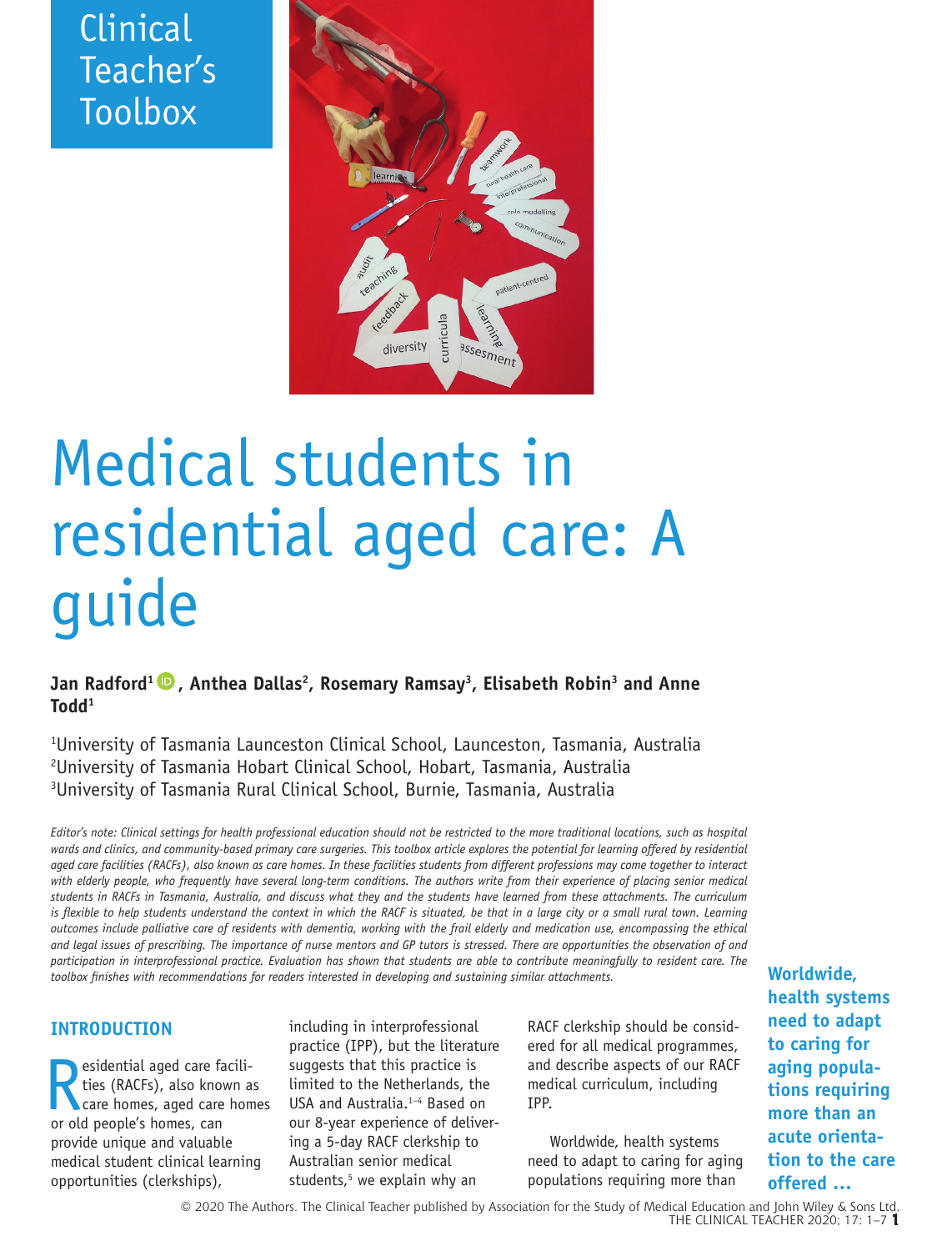**… most specialties, including general practice, will care for residents of RACFs, or people who transfer to a RACF after hospitalisation, and therefore understanding this unique environment is important for patient care**

an acute orientation to the care offered, and we therefore hope that our recommendations for developing and sustaining a similar RACF clerkship in your medical programme will be widely adopted.

# **WHY IT IS IMPORTANT FOR SENIOR MEDICAL STUDENTS TO UNDERTAKE AN RACF CLERKSHIP**

In Australia, newly graduated hospital-based doctors and most specialties, including general practice, will care for residents of RACFs, or people who transfer to a RACF after hospitalisation, and therefore understanding this unique environment is important for patient care.

Residential aged care facilities (RACFs) provide permanent or respite care for 9% of Australians,6 whereas many people living in their homes, who access to other forms of government-funded aged care support, have similar health issues involving multimorbidity associated with poor mobility and cognitive impairment.7

The ability of doctors to provide optimal care for RACF residents will depend on their understanding of the RACF context, which is often clinically  $resource poor<sup>1</sup>$  and that RACFs provide residential and health care for people with complex comorbidities who are frequently frail and are also likely to have dementia.8

The current Australian general practitioner (GP) RACF workforce is aging, and there are concerns that specific training of the GP workforce to overcome future shortages of GPs willing to care for RACF residents is needed.<sup>9</sup> A medical student clerkship may start the process of addressing this workforce shortage by highlighting this area of work should the student train to be a GP.

## **CURRICULUM ISSUES**

Here, the planned curriculum of learning outcomes, aspects of our enacted curriculum, delivered in three different clinical school contexts, including the IPP component, and evaluations of the experienced curriculum are described.10 Our clinical schools train our medical students in the last 2 years of their 5-year medical degree and exist in a capital city, regional city and rural context.

#### **The planned curriculum**

As no curriculum for medical students providing care for residents in RACFs existed,9 we designed ours de novo. The learning outcomes are noted in Box 1.

The medical student learning outcomes deliver a mix of those that are unique to the context of RACFs, such as the palliative care of people with profound dementia, and those that are common to other contexts, such as general palliative care and care of the frail elderly.

The programme is structured with enough time to consider

#### ethical issues, such as those involved with healthy aging, the delivery of palliative care to residents, as they move from 'end of life' care towards death, and deprescribing, for the same reason.

Two of the clinical schools also include a pharmacist, as part of the teaching team for the RACF clerkship, who provides tutorials on optimising medication use in the elderly and safe deprescribing. Auditing activities have also been designed and supervised by pharmacist tutors, such as assessing the prevalence of the use of medication in managing resident behaviour, with findings leading to discussions encompassing the ethical and legal issues involved.

#### **The enacted curriculum**

*Relationship building with partnering RACFs and the crucial role of nurse mentors* As is usual throughout Australia, GPs do not conduct their day-today practice in Tasmanian RACFs. Instead, they visit the facilities,

# **Box 1. Learning outcomes for the care of elderly frail people**

These will be attained on placement in the residential aged care facility (RACF) programme but may also be attained elsewhere.

- By the end of your RACF rotation, or by the end of your medical training, the minimum requirement is that you be able to achieve the following learning outcomes with intense, proactive, continuing, full supervision:
- Undertake comprehensive assessments of elderly frail people, producing a management plan that is sensitive to that person's goals of care, and that is contextualised to their care setting and to the services available
- Detail, initiate and monitor a management plan for a frail elderly person
- Communicate with a frail elderly person's family or other relevant carers with regard to the person's health issues and management goals
- Work with multidisciplinary teams to optimise the care of frail elderly people
- Working as a team member, design and undertake activities to assure and improve the quality of care and to minimise risk in order to improve health outcomes for the population cared for by the service
- Assessment modalities: logbook and student end-of-week presentations; short-duration attachment form completed by one of the GP tutors after consulting with RACF staff; OSCE; summative long case.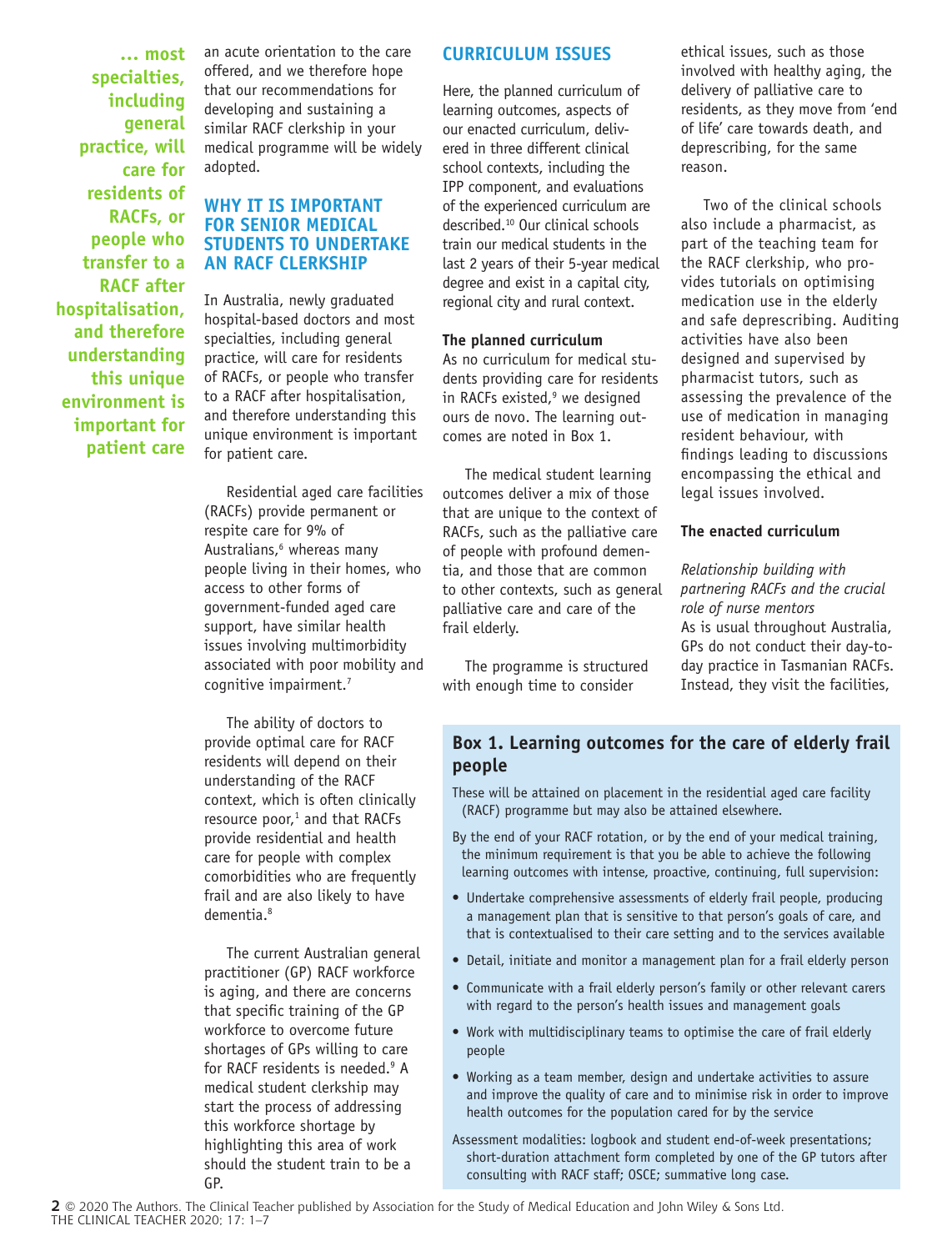often outside of business hours,<sup>11</sup> which poses a problem for the supervision of RACF-clerkship medical students.

Our solution relies on university-paid nurse mentors, GP tutors and (in some contexts) pharmacist tutors, who all provide clinical supervision at various times during the 5-day clerkship.

The nurse-mentor role has been developed by nursing academic colleagues with initial funding via the Teaching and Research Aged Care Services (TRACS) programme, $12$  a national government programme limited to 2012–2015. Since TRACS funding ceased, our university has continued to pay for the role of RACF nurse mentors. The formula devised in the TRACSrelated phase is of 40 hours per week when eight nursing students are present, plus 1 day for each placement group for preparation and 1 day post-placement for the completion of university documents. For medical students the formula is based on 1 day per semester for preparation, 2 days per week for each week that students are placed and 4 days per year for post-placement completion of documentation.

Nurse mentors have proven crucial to the success of the RACF-based programme for all health care students, including medical students. Nurse mentors welcome and orient students to the RACF on day 1 and are the organisers of contact with RACF residents, ensuring consent from residents or their family prior to student visits. Nurse mentors also organise IPP opportunities and offer general student support, for example when students deal with confronting clinical contexts such as locked wards used to care for mobile residents with advanced dementia. They are also able to engage with GP tutors who deliver aspects of the programme, with

both professions modelling IPP for students.

If you do not have a school of nursing to lead the way for your medical school, it will still be necessary to closely engage with and pay RACF nursing staff to assist in delivering a medical student programme.

*A highly structured programme assists with clinical supervision* To provide a proxy for close medical supervision we also use a timetabled 1-week experience that has students engage in RACF resident comprehensive medical assessments (CMAs), reviewing patients with increasing levels of cognitive impairment over the week. All students work in pairs of either medical students or with a student from another health profession to complete up to six assessments over a week. Table 1 gives a sample 1-week timetable for the medical student programme and Box 2 provides a guide for reporting the outcomes of a CMA, including changes in management recommendations.

#### *Delivering a programme depending on the type of GP support available*

Our three clinical schools have different contexts to bring to the clerkship: two of the schools have large general practices that look after one or more RACFs that are part of the programme; one school has a visiting GP tutor who is experienced in providing care to RACF residents but does not care for residents in the RACF programme.

Where RACF GP tutors have students reviewing residents that they care for, student recommendations can be considered at the time and possibly enacted by the appropriate RACF team member. Examples include recommendations to change, cease or reduce medication, the detection of unrecognised comorbidities, such as depression, or the assessment of an acute issue, such as newly

recognised confusion. Illustrating the clerkship's emphasis on resident-centred care, students have also made suggestions designed to enhance a resident's lifestyle, such as the provision, for resident use, of raised garden beds or large-button telephones. In the context where the GP tutor is a visitor to an RACF, the writing of letters to the resident's usual GP about the findings and recommendations of students following their assessment of a resident has been instigated. This intervention is being evaluated to see whether changes are subsequently made in medical management, reminding us of the value of medical education research in our RACF programme.

#### *Interprofessional practice*

The placement provides IPP opportunities for medical, nursing, paramedicine and, more recently, pharmacy students.13

Our initial strategy of placing students from various health professions in the RACF together and hoping that IPP would happen failed. We then used the wisdom of the nurses and GPs, who work together within RACFs, to design legitimate activities that students could undertake together in caring for an RACF resident. In nursing and general practice, both undertake comprehensive assessments of residents. Noting the overlapping and 'unique to each profession' aspects of the assessments, students now meet before seeing a resident, and decide who will ask which questions and examine for what in a paired nursing– medical student team. Each pair observe, support and learn from each other as each undertakes their part. They then meet to discuss their findings and recommendations for improved care, and finally organise their presentation to the RACF team and GP tutor at the end of the week. Their presentation is formatively assessed by the meeting attendees, with some

**The ability of doctors to provide optimal care for RACF residents will depend on their understanding of the RACF context …**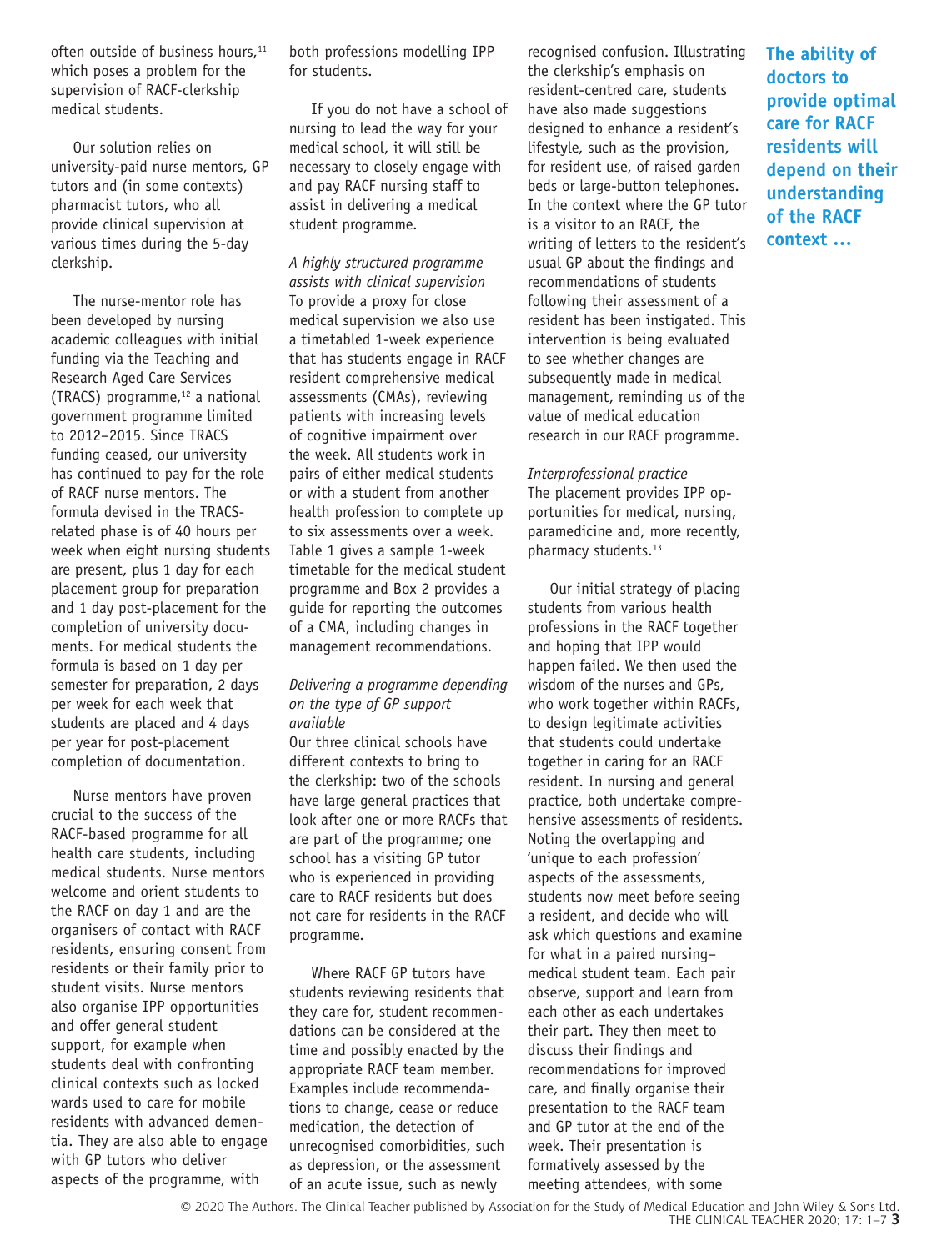|                 |                                                                                                                                                                                                                                                                                                                                                                                                                     |                                                                                                                                                                                                                                     |                                                                                                                                                                                                   | medical<br>students                                                                                                                                                                   | <b>Nurse mentors</b><br>have proven<br>crucial to<br>the<br>success of<br>the<br><b>RACF-based</b><br>programme for<br>health<br>all<br>students,<br>including                              |
|-----------------|---------------------------------------------------------------------------------------------------------------------------------------------------------------------------------------------------------------------------------------------------------------------------------------------------------------------------------------------------------------------------------------------------------------------|-------------------------------------------------------------------------------------------------------------------------------------------------------------------------------------------------------------------------------------|---------------------------------------------------------------------------------------------------------------------------------------------------------------------------------------------------|---------------------------------------------------------------------------------------------------------------------------------------------------------------------------------------|---------------------------------------------------------------------------------------------------------------------------------------------------------------------------------------------|
|                 | Table 1. Example timetable: residential aged care interprofessional learning/interprofessional practice programme                                                                                                                                                                                                                                                                                                   |                                                                                                                                                                                                                                     |                                                                                                                                                                                                   |                                                                                                                                                                                       |                                                                                                                                                                                             |
| 08:00<br>Time   | Dr XX of XYZ Clinic (XYZ) - overarching<br>supervisor of medical student for the<br>Introduction, consent and confiden-<br>tiality, computer access at the XYZ<br>practice<br>Monday<br>week                                                                                                                                                                                                                        | Attending: Dr XX, other XYZ doc-<br>Med student Tutorial at XYZ. Stu-<br>a 10-minute pres-<br>entation of their RACF resident,<br>focusing on one aspect of care.<br>tors & students<br>dent pairs do<br>Tuesday                    | - visiting clinician. Students<br>Small group learning for XYZ<br>clinic GPs at the XYZ clinic<br>Nursing medication round<br>(one student per nurse<br>Wednesday<br>join too.<br>round)<br>07:00 | IPL with Dr XX at the RACF<br>with med, nursing or other<br>Nursing medication round<br>students Tutorial topic:<br>(one student per nurse<br>dementia<br>Thursday<br>round)<br>07:00 | draft letter to resident's usual GP.<br>presentation. If applicable, start<br>Nursing medication round (one<br>Complete CMA 2/IPP - finalise<br>student per nurse round)<br>Friday<br>07:00 |
| $09:00 - 13:00$ | Tutorial topic: Care for people with<br>for confidentiality and student pro-<br>To the RACF, what is IPL/IPP, need<br>dementia from nursing perspective.<br>vides police check documentation.<br>Orientation:<br>Nurse mentor                                                                                                                                                                                       | patient-defined goals of care'<br>At the RACF Tutorial topics:<br>'RACF palliative approach' &<br>RACF Round with Dr XX                                                                                                             | Case-based tutorial - topics<br>relate to the residents seen.<br>RACF rounds with Dr YY.                                                                                                          | $\mathsf{I}$<br>Closely review medications<br>for changes in nursing and<br>medical management plan.<br>Consider recommendations<br>what can be stopped?<br>Continue CMA2/IPP         | At the RACF: Case-based tutorial<br>IPL tutorial topic: providing pal-<br>12:00 - at the RACF with pallia-<br>09:00 RACF round with Dr ZZ<br>liative care in an RACF<br>tive care nurse     |
| Lunch 13:00     | for by the student may assist with understanding the food provided by the RACF. Lunching with residents may prove socially beneficial to<br>Provision of lunch by the RACF or student brings their own. Lunching with other students may encourage IPL. RACF provided lunches paid<br>residents and aid student understanding of the lives of residents.                                                            |                                                                                                                                                                                                                                     |                                                                                                                                                                                                   |                                                                                                                                                                                       | Dr XX, RACF nursing staff, nurse<br>IPP presentations. Attended by<br>mentor and pharmacist tutor<br>At the RACF                                                                            |
| 14:00-16:00     | IPP activity planning with nursing or<br>clinical case and topic presentation.<br>Review Dr XX's patients for Tuesday<br>CMA 1 - review patient for Tuesday<br>other students<br>RACF round.                                                                                                                                                                                                                        | CMA 2/IPP - continue patient CMA<br>Physiotherapist delivered manual<br>handling training – with nursing<br>Wednesday RACF round with DR<br>for Friday case presentation<br>Review patients for Dr YY's<br>students (IPL<br>$\succ$ | based use of medications to<br>Pharmacist: Tutorial topic:<br>'Deprescribing' & 'evidence-<br>CMA 2/IPP - continue resi-<br>manage dementia-related<br>dent review.<br>behaviour'                 | Friday RACF round with DR ZZ<br>staff and note 'sundowning<br>Review patients for DR ZZ's<br>related resident behaviour.<br>Dementia Unit working with                                | reviewed, CMA reviewed, and as-<br>Week review, aged care task list<br>sessment forms completed<br>At the RACF with Dr XX<br>14:00 Wrap up                                                  |
| 16:00           | Preparation for clinical presentation<br>Case review at the RACF with Dr XX.<br>next day.                                                                                                                                                                                                                                                                                                                           |                                                                                                                                                                                                                                     |                                                                                                                                                                                                   |                                                                                                                                                                                       |                                                                                                                                                                                             |
|                 | Notes: Clinic XYZ, general practice at which Drs XX,YY or ZZ work; CMA, comprehensive medical assessment; dementia unit, for residents who need higher levels of care and who may wander,<br>often a locked ward; Dr XX, YY or ZZ, GPs involved as tutors; IPL, interprofessional learning; IPP, interprofessional practice; RACF, residential aged care facility.<br>Complete activities, prepare for the next day |                                                                                                                                                                                                                                     |                                                                                                                                                                                                   |                                                                                                                                                                                       |                                                                                                                                                                                             |

**4** © 2020 The Authors. The Clinical Teacher published by Association for the Study of Medical Education and John Wiley & Sons Ltd. THE CLINICAL TEACHER 2020; 17: 1–7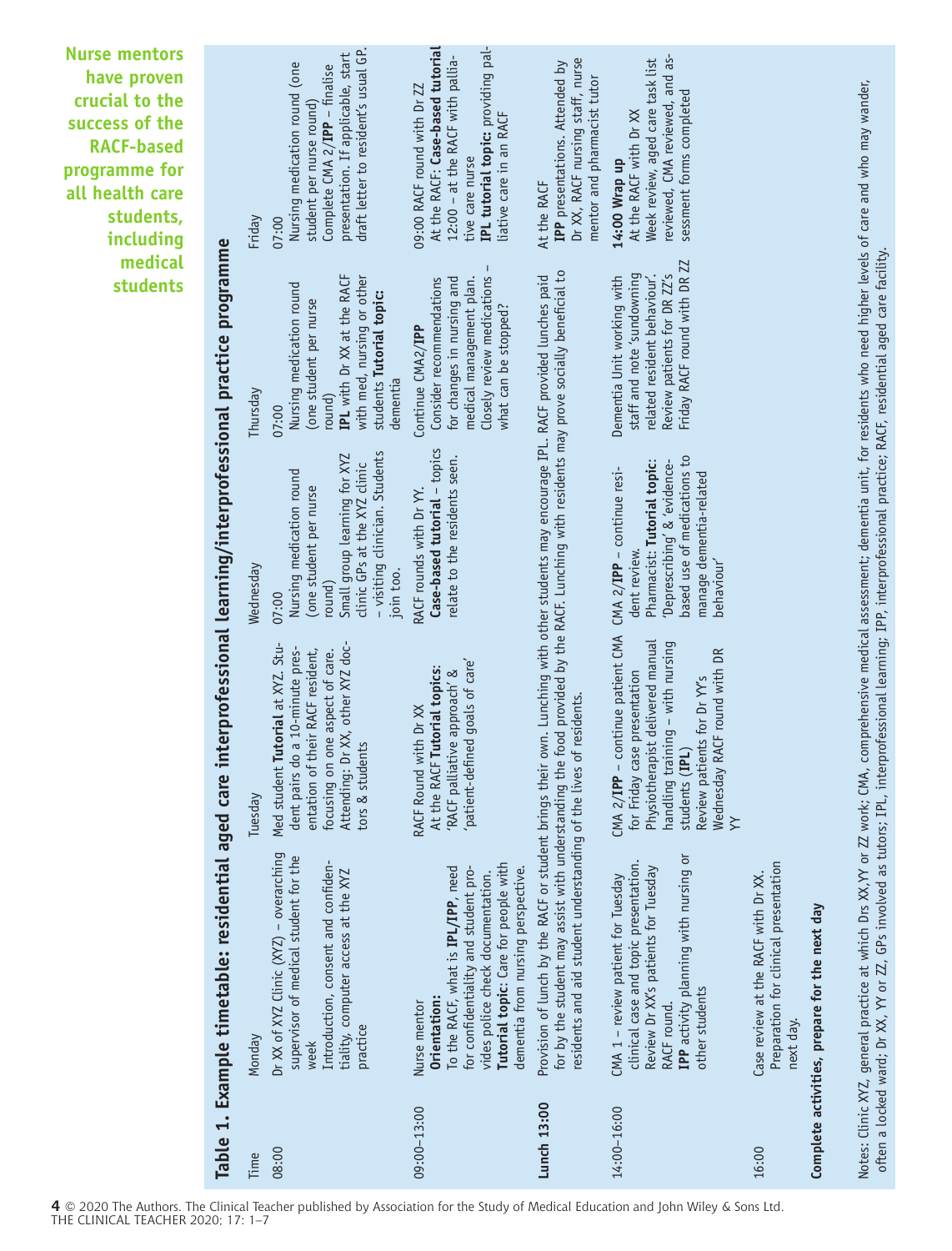# **Box 2. Comprehensive medical assessment (CMA) guide: written format/headings**

Please use the following headings for the written documentation of your CMA. Use of ISOBAR (identify, situation, observations, background, assessment, recommendations) format for the verbal discussion is encouraged, with an emphasis on management plan recommendations.

Resident's name:

Resident's regular GP:

- **Active** medical issues:
- Summary of cognitive assessment:
- Summary of mood assessment:
- Falls risk assessment:
- **Active** social issues:
- Palliative care issues:
- Current medications & issues:
- **Status of advanced care directive: goals of care**
- **Include relevant power of attorney/guardianship 'medical decision maker' information**
- Important information from informants other than the patient:
- **Overarching recommendations to improve overall management of patient:**
- **Select one key issue identified by you (from the above list or outside this list) for an in-depth discussion during verbal presentation to GP tutor:**

| Lead student name:   | Student number |
|----------------------|----------------|
| Second student name: | Student number |
|                      |                |

resident management suggestions adopted.

When different health professions are present, the same model applies but the student focuses on their role and scope in the assessment: for example, a pharmacy student may undertake a medication reconciliation or check inhaler technique with the resident.

*Outcomes of the RACF programme* Some medical student learning outcomes were predicted, such as improved dementia knowledge, and some were unexpected, such as opportunities for students to contribute meaningfully to patient care.14

Student feedback has noted 'the luxury of time' to complete their assessments to ensure that they are resident-centred (residents can tire and need a break), and the students have time to plan, execute and digest their findings. As they undertake their CMAs and finalise their management recommendations, most students experience the chance to 'think for themselves', remarking that this is a rare event in other clerkships. They especially enjoy the chance to 'feel a bit valued', noting that it is 'nice to have your opinion considered and be able to apply stuff we have been learning whereas sometimes on … [another] rotation you don't get to use your brain at all'.

The majority of students also think that the experience is pitched at the right year of

training, with one noting that 'I think the reason we have been helpful is that we know enough about the medications and the patient care'.

The highly structured nature of the programme is also appreciated by the students, who contrast it with the random nature of traditional ward clerkships, where they want to engage but may feel ignored by the supervising team all day.

Students who have not rated the clerkship highly find that it does not have enough of an acute-care focus at a stage of their training when they expect, the following year, to be working as an intern in a hospital environment.

Residents' and their families' positive experiences of participating in the programme were related to participation in meaningful encounters with the students.15

# **RECOMMENDATIONS FOR DEVELOPING AND SUSTAINING A SIMILAR RACF CLERKSHIP IN YOUR MEDICAL PROGRAMME**

Table 2 provides a checklist to be considered when developing a medical student RACF programme in your school.

Points to emphasise are that foundational support from your institution is vital because of the added financial costs and cultural change needed to support the programme. The cultural change is in the contrast of the focus for the programme, away from the acute-care clerkships that students usually undertake to a less medical-only focus, where whole-patient, end-of-life care is considered.

As it is a workable setting for students to participate in IPP, this may be a 'selling point' in

**Some medical student learning outcomes … were unexpected, such as opportunities for students to contribute meaningfully to patient care**

© 2020 The Authors. The Clinical Teacher published by Association for the Study of Medical Education and John Wiley & Sons Ltd. THE CLINICAL TEACHER 2020; 17: 1–7 **5**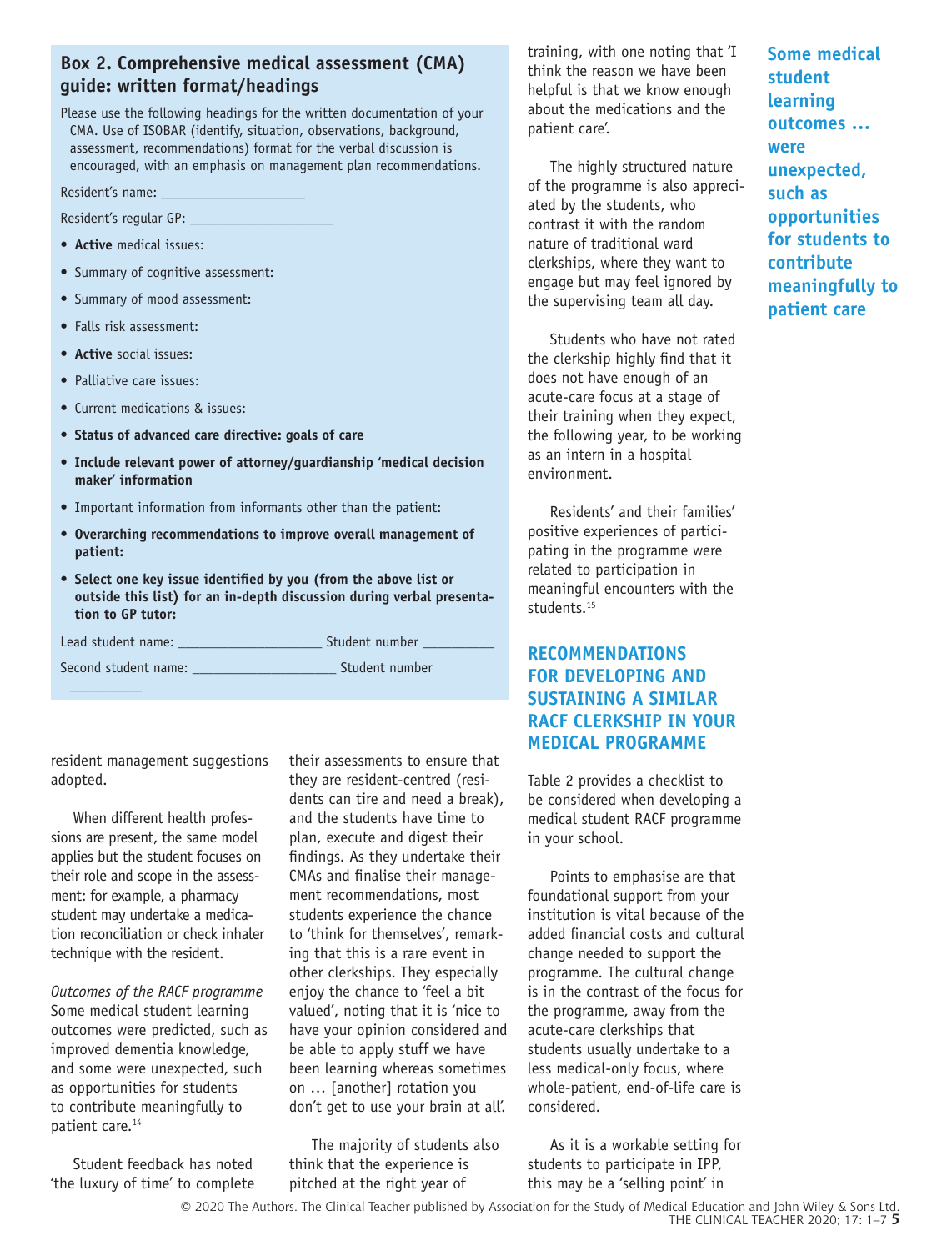# **… students experience the chance to 'think for themselves'**

**…**

| Table 2. Aspects to consider when delivering a residential aged care facility |
|-------------------------------------------------------------------------------|
| (RACF) placement for senior medical students                                  |

What features of the curriculum optimise student learning and resident outcomes? • Strong faculty member support for the RACF-based team, such as paying for the time of nurse mentors and supporting the RACF to engage in the programme • Preliminary workshops for students covering useful topics, such as how to assess someone with dementia or someone with impaired mobility • Ensuring resident safety is paramount in the curriculum design • Work-based learning that is structured, sequenced and scaffolded • Interprofessional learning (IPL) and practice (IPP) student activities based on usual resident-care practices, such as undertaking a comprehensive medical or nursing assessment • The potential for student contributions to resident care is optimised What personnel and institutional aspects should be used to enact the curriculum? • Strong GP tutor and RACF assistance to design, tweak and deliver the curriculum • Skilled GP tutors who care for the residents in the RACF, or who understand the skills needed to deliver this care • GP academic availability to formalise and champion the curriculum within the medical degree • Academics, RACF staff and GP tutors who champion interprofessional learning and practice (IPL/IPP) • If delivering a clinical audit within the programme or focusing on therapeutics, consider adding a pharmacist tutor to your team How might the programme evolve over time? • To sustain GP tutor enthusiasm, ensure younger GPs are mentored to co-tutor within the programme • An emphasis on IPL/IPP will be popular but challenging to deliver because of conflicting student timetables. Problem-solve this hurdle What may be evaluated? • Student attitudes towards, knowledge about, engagement with, and competence in completing placement tasks • Residents and families' perceptions of the programme • Whether student recommendations for care were enacted and whether this improved patient care What may be the opportunity costs for students and others in delivering the curriculum? • Removing students from acute-care placements may meet resistance, which may be overcome by noting the large number of patients that interns will care for who either reside in an RACF or will enter one after a hospital admission. Understanding the RACF context will assist junior doctors to better care for current or potential RACF residents • Financial resourcing of the programme may be seen as untenable if other programmes are perceived as competing for funds What may be the emerging realisations or effects of the placement? • GP tutors and RACF staff may seriously consider student resident assessment recommendations. Such professional engagement will enhance student satisfaction with the placement. Students may add value to resident care • Student appreciation of the complexity of issues managed in an RACF may improve • Students may better understand aspects of palliative care delivered in an RACF, especially that dementia is a palliative care issue • Student willingness to engage in the future care of RACF residents may improve • If a student specialises as a GP, they may be more inclined to care for RACF residents as part of their practice

having your institution adopt and continue to support the programme; however, the need to align timetables to achieve IPP

can be the biggest challenge to delivering it, an issue not unique to an RACF programme. If you do develop an RACF programme,

please describe and evaluate it for the benefit of others as we develop this important area of medical education.